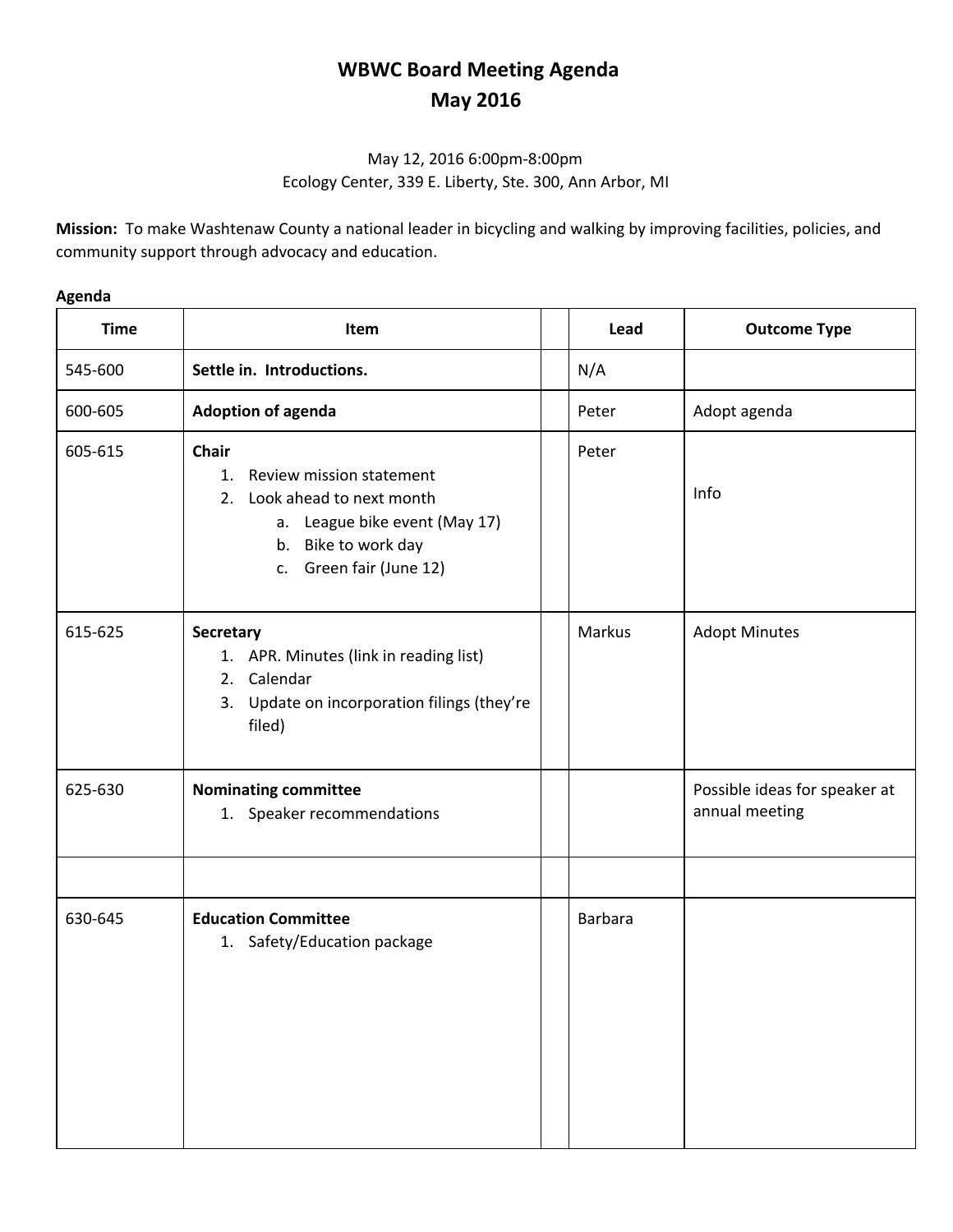| 645-650 | <b>Government Relations Committee</b><br>Pedestrian and bicycling council work<br>1.<br>session<br>2. WCRC millage                      |               | Review results from work<br>session<br>Update                             |
|---------|-----------------------------------------------------------------------------------------------------------------------------------------|---------------|---------------------------------------------------------------------------|
| 650-700 | <b>Community Events</b><br>1. Green fair. Approve appropriation for<br>incentives/incidentals. \$75<br>Bike to work day<br>3.<br>4. HRD | Erica, Peter  | Review plans. Approve<br>expenditure for<br>incentives/incidentals        |
| 700-700 | <b>Communications Committee</b><br>No topics for review<br>1.                                                                           | Bob K., David |                                                                           |
| 700-710 | <b>Treasurer</b><br>1. Report<br>Insurance<br>2.                                                                                        | Robert        | Adoption of treasurer's<br>report<br>Approve expenditure for<br>insurance |
| 710-715 | <b>Membership Committee</b><br>Membership number update<br>1.                                                                           | Erica         |                                                                           |
| 715-730 | <b>Projects Committee</b><br>1. Proposal for funding a project on Fuller<br>for to fill a B2B/C2C gap (links in<br>reading list)        | Peter         | Update                                                                    |
| 730-740 | <b>BAC</b><br>Update on last meeting<br>1.                                                                                              | Erica         | Info                                                                      |
| 740-750 | New Business/Future Agenda items                                                                                                        | All           | Action as needed                                                          |
| 750     | Adjourn                                                                                                                                 |               |                                                                           |

#### **Reading List**

APR Minutes

<https://docs.google.com/document/d/1200zGfrssV6d2mVABHw9xIknZxjyxHkftFeONpE4mxo/edit?usp=sharing>

## Treasurer's report:

<https://drive.google.com/file/d/0B62IV3tiTEfPVE1uYUx5REUtTFl6Q2JpcF9KMHF2T19tX093/view?usp=sharing>